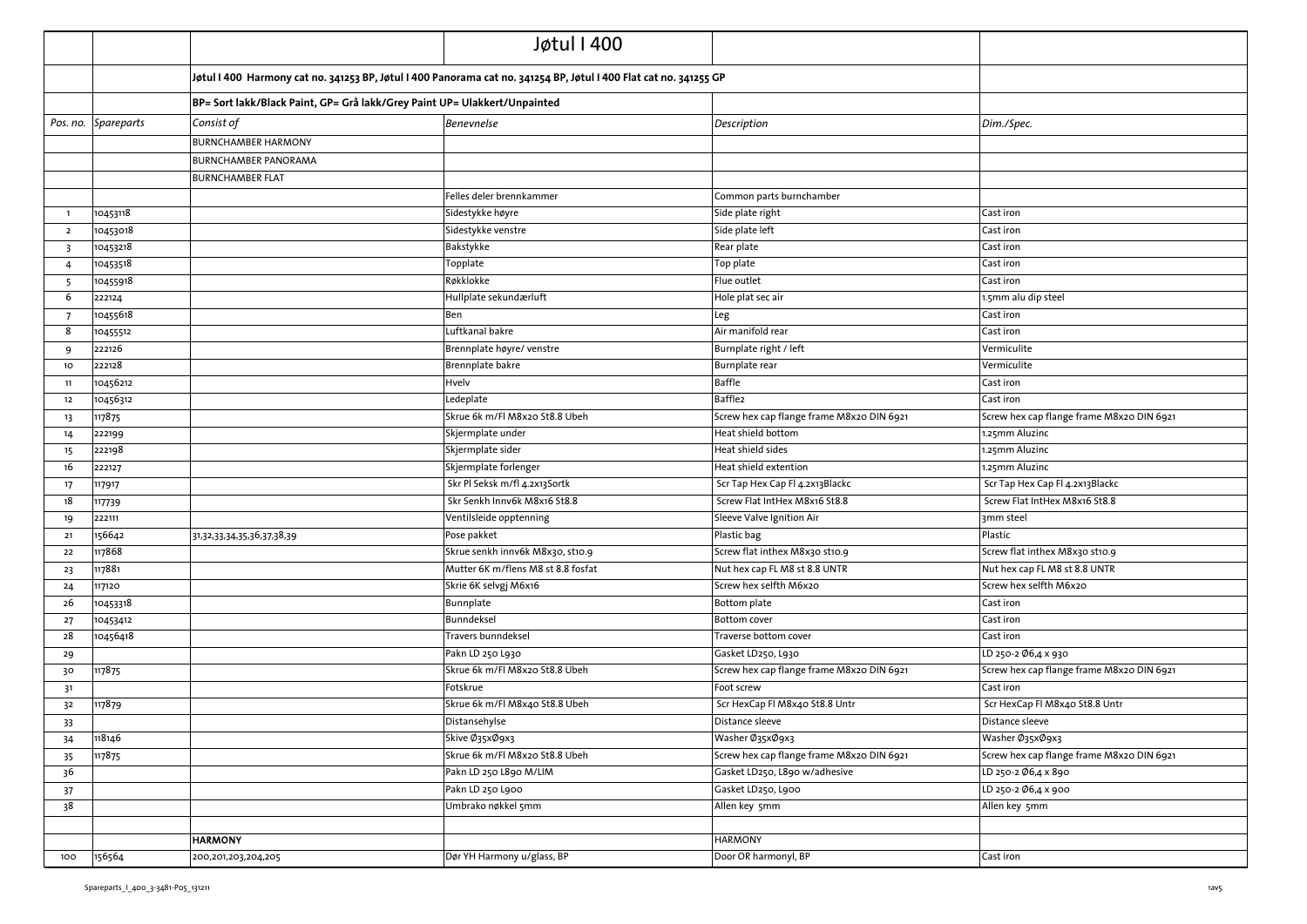|     |                     |                                                                           | Jøtul I 400                                                                                                       |                                           |                                           |
|-----|---------------------|---------------------------------------------------------------------------|-------------------------------------------------------------------------------------------------------------------|-------------------------------------------|-------------------------------------------|
|     |                     |                                                                           | Jøtul I 400 Harmony cat no. 341253 BP, Jøtul I 400 Panorama cat no. 341254 BP, Jøtul I 400 Flat cat no. 341255 GP |                                           |                                           |
|     |                     | BP= Sort lakk/Black Paint, GP= Grå lakk/Grey Paint UP= Ulakkert/Unpainted |                                                                                                                   |                                           |                                           |
|     | Pos. no. Spareparts | Consist of                                                                | <b>Benevnelse</b>                                                                                                 | Description                               | Dim./Spec.                                |
| 101 | 156565              | 206,201,203,207,208,209,210,204,205,211,212                               | Dør MH Harmony u/glass, BP                                                                                        | Door MR harmony, BP                       | Cast iron                                 |
| 102 | 156566              | 215,,201,203,207,208,209,210,204,205,211,212                              | Dør MV Harmony u/glass, BP                                                                                        | Door ML harmony, BP                       | Cast iron                                 |
| 103 | 156567              | 213,201,203,204,205                                                       | Dør YV Harmony u/glass, BP                                                                                        | Door OL harmony, BP                       | Cast iron                                 |
| 105 | 222339              |                                                                           | Hengsler dør                                                                                                      | Hinges door                               | 4mm steel                                 |
| 106 | 117130              |                                                                           | Skrue sekskant med flens M6x12 Spesial                                                                            | Screw hex cap flange M6x12 Special        | Screw hex cap flange M6x12 Special        |
| 107 | 118140              |                                                                           | Skrue UNB SE.H M6x20 10.9                                                                                         | Screw UNB SE.H M6x20 10.9                 | Screw UNB SE.H M6x20 10.9                 |
| 108 | 10455112            |                                                                           | Lokk nedre frontdeksel                                                                                            | Lid lower front cover h/p                 | Cast iron                                 |
| 109 | 10454292            |                                                                           | Nedre frontdeksel                                                                                                 | Lower front cover, b/p                    | Cast iron                                 |
| 110 | 222669              |                                                                           | Luftventil komplett, h/p                                                                                          | Air Valve Complete, h/p                   | 2mm steel                                 |
| 111 |                     |                                                                           | Tetteplate luftventil                                                                                             | Sealing Plate Air Valve                   | 3mm steel                                 |
| 112 | 222308              |                                                                           | Hendel opptenning komplett b/p                                                                                    | Handle Ignition Complete B/P              | 2mm steel                                 |
| 114 |                     |                                                                           | pakning LD 250, L560                                                                                              | Gasket LD 250, L560                       | LD 250-2 Ø6,4 x 560                       |
| 115 |                     |                                                                           | pakning LD 250, L2200                                                                                             | Gasket LD 250, L2200                      | LD 250-2 Ø6,4 x 2200                      |
| 116 | 10454812            |                                                                           | Luftkanal bunn Bifold/ Panorama                                                                                   | Air channel bottom                        | Cast iron                                 |
| 117 | 10456712            |                                                                           | Kubbestopper                                                                                                      | Log retainer                              | Cast iron                                 |
| 122 | 118107              |                                                                           | Blindnaglemutter M6                                                                                               | <b>Blind Rivet Nut M6</b>                 | <b>Blind Rivet Nut M6</b>                 |
| 123 | 222311              |                                                                           | Stopper håndtak dør harmony                                                                                       | Stopper Handle Door Harmony               | 2mm steel                                 |
| 124 | 127075              |                                                                           | Nagle Ø6x33, sortkrom                                                                                             | Rivet syst 90 V 12 21 22PET               | Rivet syst 90 V 12 21 22PET               |
| 125 | 222338              |                                                                           | Håndtak løst dør Harmony                                                                                          | Handle loose door Harmony                 | 8mm steel                                 |
| 127 | 117117              |                                                                           | Skrue 6K m/flens M6x20 st 8.8                                                                                     | Screw hex cap fl M6x20 st 8.8             | Screw hex cap fl M6x20 st 8.8             |
| 128 | 117521              |                                                                           | Skive M8 Ø8,4xØ16x1.6 Elzn DIN 125                                                                                | Washer M8 Ø8.4xØ18x1.6 Elzn DIN 125       | Washer M8 Ø8.4xØ18x1.6 Elzn DIN 125       |
| 129 | 10457318            |                                                                           | indre front h/p                                                                                                   | inner front h/p                           | Cast iron                                 |
| 200 |                     |                                                                           | dør YH Harmony                                                                                                    | Door OR harmony                           | Cast iron                                 |
| 201 | 128412              |                                                                           | Glassklips                                                                                                        | Glas clip                                 | Glas clip                                 |
| 202 | 222147              |                                                                           | Glass, 307x130                                                                                                    | Glas                                      | Glas                                      |
| 203 | 118136              |                                                                           | Skrue senkeh innv sekskant M6x10 DIN 7991                                                                         | Screw Socket Flat Head Cap M6x10 DIN 7991 | Screw Socket Flat Head Cap M6x10 DIN 7991 |
| 220 |                     |                                                                           | pakning LD 250, L710 for dører                                                                                    |                                           |                                           |
| 204 |                     |                                                                           | pakning LD 250, L1050 for dør MH                                                                                  | Gasket LD 250, L710                       | LD 250-2 Ø6,4 x 710                       |
| 205 |                     |                                                                           | pakning LD250, L700 for glass                                                                                     | Gasket LD250, L700                        | LD 250-2 Ø6,4 x 700                       |
| 206 |                     |                                                                           | Dør MH harmony                                                                                                    | Door MR harmony                           | Cast iron                                 |
| 207 | 126322              |                                                                           | Hengsel                                                                                                           | Hinge                                     | Hinge                                     |
| 208 | 128011              |                                                                           | Stengjern                                                                                                         | Latch                                     | Latch                                     |
| 209 | 117177              |                                                                           | Mutter sekskant M10 DIN 934                                                                                       | Nut Hexagonal M10 DIN 934                 | Nut Hexagonal M10 DIN 934                 |
| 210 | 126164              |                                                                           | Fjær for klinke                                                                                                   | Spring for Latch                          | Spring for Latch                          |
| 211 | 117505              |                                                                           | Skrue maskin pan poz M6x8 Elzn DIN 7985                                                                           | Screw machine pan poz M6x8 Elzn DIN 7985  | Screw machine pan poz M6x8 Elzn DIN 7985  |
| 212 | 220279              |                                                                           | Låseskrue                                                                                                         | Latch screw                               | Latch screw                               |
| 215 |                     |                                                                           | Dør MV harmony                                                                                                    | Door ML harmony                           | Cast iron                                 |
| 213 |                     |                                                                           | Dør YV Harmony                                                                                                    | Door OL harmony                           | Cast iron                                 |
| 40  | 10457212            |                                                                           | Skilleplate luftventil                                                                                            | Divide plate air valve                    | Cast iron                                 |
| 41  | 10454612            |                                                                           | Lokk øvre frontdeksel                                                                                             | Lid upper front cover h/p                 | Cast iron                                 |
| 42  | 10454192            |                                                                           | Øvre frontdeksel                                                                                                  | Upper front cover, h/p                    | Cast iron                                 |
| 43  |                     |                                                                           | Pakning v-125x8 m/lim, l=700                                                                                      | Rope V-125x8 w/adh                        | Rope V-125x8 w/adh                        |
| 44  |                     |                                                                           | Pakning LD 250, L 1000                                                                                            | Gasket LD 250                             | LD 250-2 Ø6,4 x 1000                      |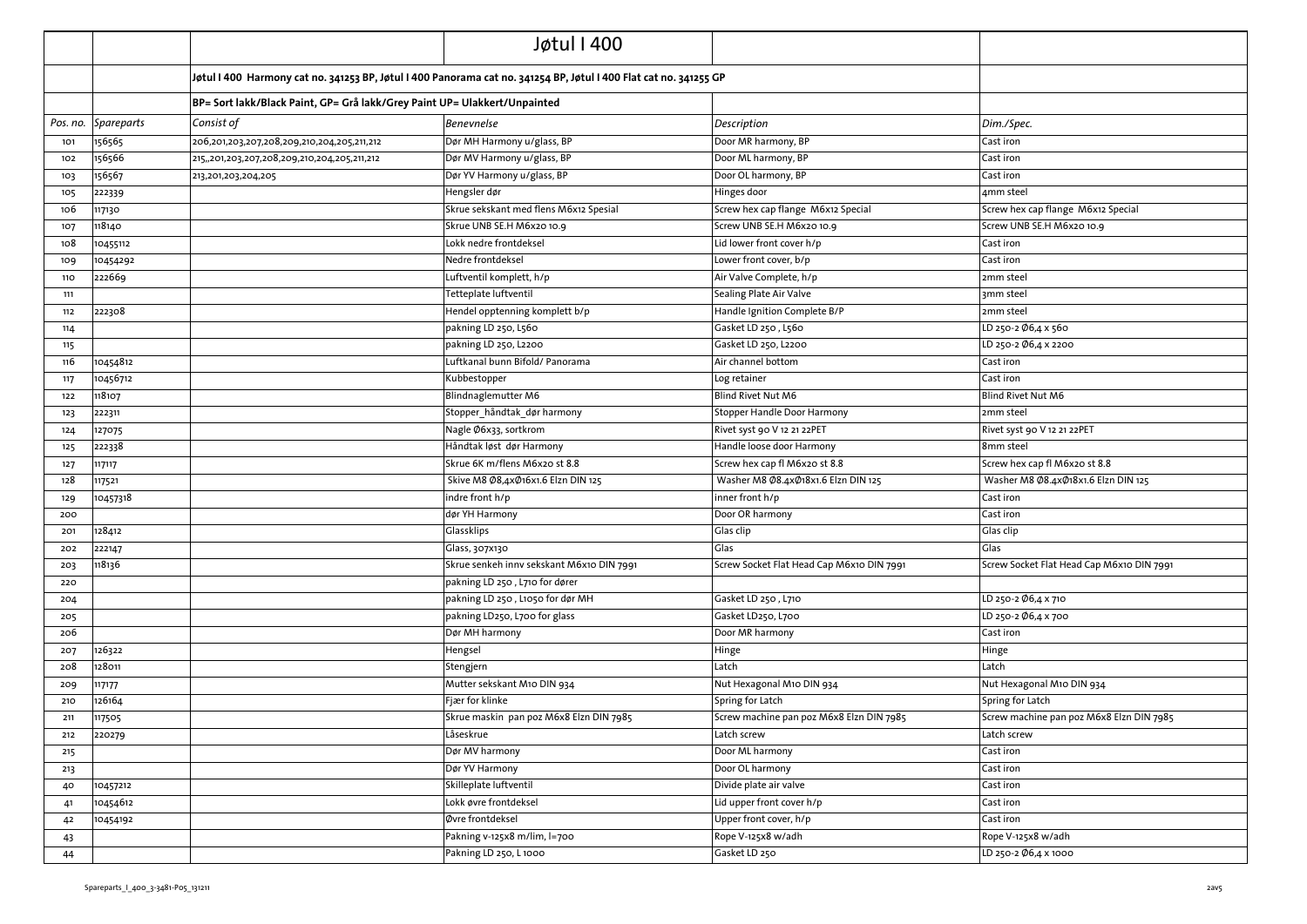|     |                     |                                                                                                                    | Jøtul I 400                               |                                           |                                           |
|-----|---------------------|--------------------------------------------------------------------------------------------------------------------|-------------------------------------------|-------------------------------------------|-------------------------------------------|
|     |                     | Jøtul I 400  Harmony cat no. 341253 BP, Jøtul I 400 Panorama cat no. 341254 BP, Jøtul I 400 Flat cat no. 341255 GP |                                           |                                           |                                           |
|     |                     | BP= Sort lakk/Black Paint, GP= Grå lakk/Grey Paint UP= Ulakkert/Unpainted                                          |                                           |                                           |                                           |
|     | Pos. no. Spareparts | Consist of                                                                                                         | <b>Benevnelse</b>                         | Description                               | Dim./Spec.                                |
| 45  |                     |                                                                                                                    | Pakning luftventiler, flat                | Gasket air valves, flat                   | Glasfibre                                 |
| 46  | 117435              |                                                                                                                    | SKR SENKH INNV6K M6X16 FOSFAT             | Screw flat inthex M6x16                   | Screw flat inthex M6x16                   |
|     |                     |                                                                                                                    |                                           |                                           |                                           |
|     |                     | <b>PANORAMA</b>                                                                                                    |                                           | PANORAMA                                  |                                           |
| 300 | 156568              | 400,201,403,404,405,406,106,408,203,410                                                                            | Dør komplett, u/glass, BP                 | Door complete Panorama without glas, BP   | Cast iron                                 |
| 302 | 221895              |                                                                                                                    | Hengsler door                             | Hinge, panorama door                      | 4mm steel                                 |
| 107 | 117783              |                                                                                                                    | Skrue UNB SE.H M6x20 DIN 7991             | Screw UNB SE.H M6x20 DIN 7991             | Screw UNB SE.H M6x20 DIN 7991             |
| 108 | 10455112            |                                                                                                                    | Lokk nedre frontdeksel                    | Lid lower front cover h/p                 | Cast iron                                 |
| 109 | 10454292            |                                                                                                                    | Nedre frontdeksel                         | Lower front cover, b/p                    | Cast iron                                 |
| 110 | 222669              |                                                                                                                    | Luftventil komplett, h/p                  | Air Valve Complete, B/P                   | 2mm steel                                 |
| 111 |                     |                                                                                                                    | Tetteplate luftventil                     | Sealing Plate Air Valve                   | 3mm steel                                 |
| 112 | 222308              |                                                                                                                    | Hendel opptenning komplett h/p            | Handle Ignition Complete B/P              | 2mm steel                                 |
| 114 |                     |                                                                                                                    | Pakning LD250, L=560                      | Gasket LD 250                             | LD 250-2 Ø6,4 x 560                       |
| 115 |                     |                                                                                                                    | Pakning LD250, L=2200                     | Gasket LD 250                             | LD 250-2 Ø6,4 x 2200                      |
| 116 | 10454812            |                                                                                                                    | Luftkanal bunn h/p                        | Air manifold bottom h/p                   | Cast iron                                 |
| 314 | 222197              |                                                                                                                    | Beslag_Lås dør panorama                   | Fittings Lock Door Panorama               | Fittings Lock Door Panorama               |
| 315 | 117118              |                                                                                                                    | Skrue sekskant med flens M6x16 Spesial    | Screw hex cap flange frame M6x16 Special  | Screw hex cap flange frame M6x16 Special  |
| 316 | 127105              |                                                                                                                    | Skive M6 Ø6,4xØ18x1.6 Sortkr. DIN 9021    | Washer M6 Ø6.4xØ18x1.6 Blackcr. DIN 9021  | Washer M6 Ø6.4xØ18x1.6 Blackcr. DIN 9021  |
| 117 | 10456712            |                                                                                                                    | kubbestopper                              | log retainer                              | Cast iron                                 |
| 122 | 118107              |                                                                                                                    | Blindnaglemutter M6                       | Blind Rivet Nut M6                        | <b>Blind Rivet Nut M6</b>                 |
| 127 | 117117              |                                                                                                                    | Skrue 6K m/flens M6x20 st 8.8             | Screw hex cap fl M6x20 st 8.8             | Screw hex cap fl M6x20 st 8.8             |
| 321 | 117022              |                                                                                                                    | Skrue sekskant M6x12 Elzn DIN 933         | Screw Hexagon M6x12 Elzn DIN 933          | Screw Hexagon M6x12 Elzn DIN 933          |
| 124 | 127075              |                                                                                                                    | Nagle Ø6x33, sortkrom                     | Rivet syst 90 V 12 21 22PET               | Rivet syst 90 V 12 21 22PET               |
| 129 | 10457318            |                                                                                                                    | Indre front h/p                           | Inner front h/p                           | Cast iron                                 |
| 400 |                     |                                                                                                                    | Dør panorama                              | Door panorama                             | Cast iron                                 |
| 401 | 222149              |                                                                                                                    | Glass panorama                            | Glas panorama                             | Glas                                      |
| 201 | 128412              |                                                                                                                    | Glassklips                                | <b>Glass Clip</b>                         | Glass Clip                                |
| 403 |                     |                                                                                                                    | Pakning LD375 panorama, for dør, L=2000   | Gasket LD375 panorama door                | LD 375-2 Ø9,5 x 2000                      |
| 404 | 222196              |                                                                                                                    | Aksel lås dør panorama                    | Axle Lock Door Panorama                   | 4mm steel                                 |
| 405 | 222315              |                                                                                                                    | Håndtak dør Panorama                      | Handle door Panorama                      | 8mm steel                                 |
| 406 | 222121              |                                                                                                                    | Hengsel lås dør                           | Hinge Lock Door                           | 3mm steel                                 |
| 106 | 117130              |                                                                                                                    | Skrue sekskant med flens M6x12 Spesial    | Screw hex cap flange frame M6x12 Special  | Screw hex cap flange frame M6x12 Special  |
| 408 | 118144              |                                                                                                                    | Skrue senkeh innv sekskant M5x10 DIN 7991 | Screw Socket Flat Head Cap M5x10 DIN 7991 | Screw Socket Flat Head Cap M5x10 DIN 7991 |
| 203 | 118136              |                                                                                                                    | Skrue senkeh innv sekskant M6x10 DIN 7991 | Screw Socket Flat Head Cap M6x10 DIN 7991 | Screw Socket Flat Head Cap M6x10 DIN 7991 |
| 410 |                     |                                                                                                                    | Pakning LD250, for glass, L=1800          | Gasket LD 250, for glas                   | LD 250-2 Ø6,4 x1800                       |
| 40  | 10457212            |                                                                                                                    | Skilleplate luftventil                    | Divide plate air valve                    | Cast iron                                 |
| 41  | 10454612            |                                                                                                                    | Lokk øvre frontdeksel                     | Lid upper front cover h/p                 | Cast iron                                 |
| 42  | 10454192            |                                                                                                                    | Øvre frontdeksel                          | Upper front cover, h/p                    | Cast iron                                 |
| 43  |                     |                                                                                                                    | Pakning v-125x8 m/lim, L=700              | Rope V-125x8 w/adh                        | Rope V-125x8 w/adh                        |
| 44  |                     |                                                                                                                    | Pakning LD 250, L 1000                    | Gasket LD 250                             | LD 250-2 Ø6,4 x1000                       |
| 45  | 222104              |                                                                                                                    | Pakning luftventiler, flat                | Gasket air valves, flat                   | Glasfibre                                 |
| 46  | 117435              |                                                                                                                    | Skr Senkh Innv6k M6X16 fosfat             | Screw flat inthex M6x16                   | Screw flat inthex M6x16                   |
|     |                     |                                                                                                                    |                                           |                                           |                                           |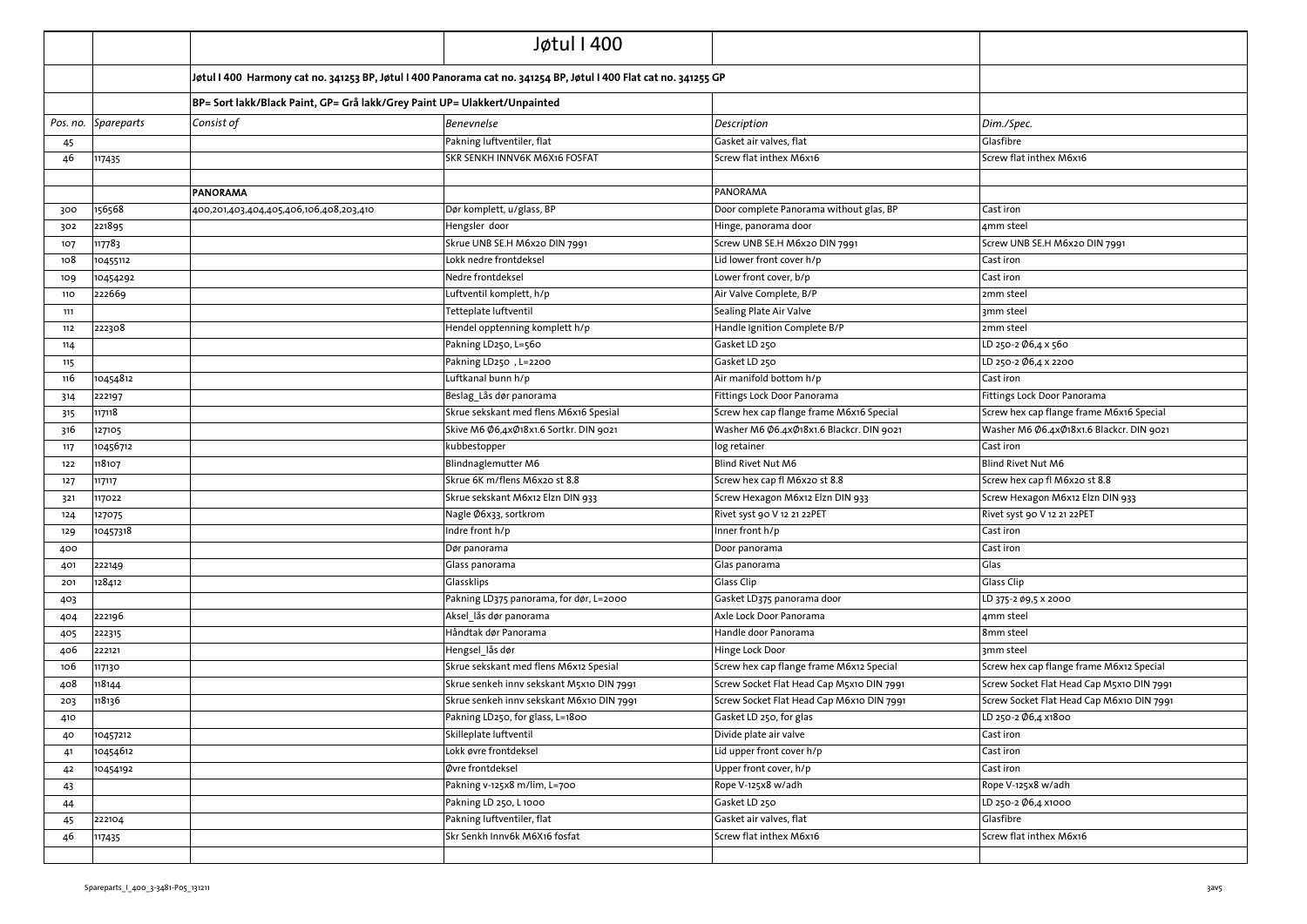|            |                     |                                                                                                                   | Jøtul I 400                                 |                                           |                                           |
|------------|---------------------|-------------------------------------------------------------------------------------------------------------------|---------------------------------------------|-------------------------------------------|-------------------------------------------|
|            |                     | Jøtul I 400 Harmony cat no. 341253 BP, Jøtul I 400 Panorama cat no. 341254 BP, Jøtul I 400 Flat cat no. 341255 GP |                                             |                                           |                                           |
|            |                     | BP= Sort lakk/Black Paint, GP= Grå lakk/Grey Paint UP= Ulakkert/Unpainted                                         |                                             |                                           |                                           |
|            | Pos. no. Spareparts | Consist of                                                                                                        | <b>Benevnelse</b>                           | Description                               | Dim./Spec.                                |
|            |                     | <b>FLAT</b>                                                                                                       |                                             | <b>FLAT</b>                               |                                           |
| 500        | 10455218            |                                                                                                                   | Ytre front, flat                            | Outher front flaat                        | Cast iron                                 |
| 501        | 10455418            |                                                                                                                   | Indre front, flat                           | Inner front flat                          | Cast iron                                 |
| 502        | 222129              |                                                                                                                   | Hengsel, flat dør                           | Hinge, flat door                          | 4mm steel                                 |
| 503        | 117435              |                                                                                                                   | Skr Senkh Innv6k M6X16 fosfat               | Screw flat inthex M6x16                   | Screw flat inthex M6x16                   |
| 115        |                     |                                                                                                                   | Pakning LD250 for front/kammer, L=2200      | Gasket LD250                              | LD 250-2 Ø6,4 x2200                       |
| 505        |                     |                                                                                                                   | Pakning LD250 ytre/indre front flat, L=2400 | Gasket LD250                              | LD 250-2 Ø6,4 x2400                       |
| 506        | 10456112            |                                                                                                                   | Luftkanal bunn, flat                        | Air channel, flat                         | Cast iron                                 |
| 45         |                     |                                                                                                                   | pakning luftventiler                        | Gasket air valves                         | Glasfibre                                 |
| 321        | 117022              |                                                                                                                   | Skrue sekskant M6x12 Elzn DIN 933           | Screw Hexagon M6x12 Elzn DIN 933          | Screw Hexagon M6x12 Elzn DIN 933          |
| 509        | 222307              |                                                                                                                   | Hendel opptenning komplett flat             | Handle Ignition Complete Flat             | 2mm steel                                 |
| 510        | 222191              |                                                                                                                   | Luftventil komplett, flat                   | Air Valve Complete, Flat                  | 2mm steel                                 |
| 111        | 222103              |                                                                                                                   | Tetteplate luftventil                       | Sealing Plate Air Valve                   | 3mm steel                                 |
| 513        | 222123              |                                                                                                                   | Beslag lås dør flat                         | Fittings Lock Door Flat                   | 4mm steel                                 |
| 117        | 10456712            |                                                                                                                   | Kubbestopper                                | Log retainer                              | Cast iron                                 |
| 124        | 127075              |                                                                                                                   | Nagle Ø6x33, sortkrom                       | Rivet syst 90 V 12 21 22PET               | Rivet syst 90 V 12 21 22PET               |
| 516        | 156569              | 600,201,203,604,605,606,608,106,408                                                                               | Dør komplett flat u/glass GP                | Door complete flat without glas, GP       | Cast iron                                 |
| 600        |                     |                                                                                                                   | Dør, flat                                   | Door flat                                 | Cast iron                                 |
| 601        | 222125              |                                                                                                                   | Glass dør flat                              | Glas, flat door                           | Glas                                      |
| 201        | 128412              |                                                                                                                   | Glassklips                                  | Glas clip                                 | Glas clip                                 |
| 203        | 118136              |                                                                                                                   | Skrue senkeh innv sekskant M6x10 DIN 7991   | Screw Socket Flat Head Cap M6x10 DIN 7991 | Screw Socket Flat Head Cap M6x10 DIN 7991 |
| 604        |                     |                                                                                                                   | Pakning LD375, flat dør, L=1780             | Gasket LD 375, flat door                  | LD 375-2 Ø9,5 X 1780                      |
| 605        |                     |                                                                                                                   | Pakning LD250, for glass, L=1690            | Gasket LD 250, for glas                   | LD 250-2 Ø6,4 x1690                       |
| 606        | 222142              |                                                                                                                   | Aksel lås dør flat                          | Axle Lock Door Flat                       | 4mm steel                                 |
| 406        | 222121              |                                                                                                                   | Hengsel lås dør                             | Hinge Lock Door                           | 3mm steel                                 |
| 608        | 222143              |                                                                                                                   | Håndtak dør flat                            | Handle door flat                          | 8mm steel                                 |
| 106        | 117130              |                                                                                                                   | Skrue sekskant med flens M6x12 Spesial      | Screw hex cap flange frame M6x12 Special  | Screw hex cap flange frame M6x12 Special  |
| 408        | 118144              |                                                                                                                   | Skrue senkeh innv sekskant M5x1 DIN 7991    | Screw Socket Flat Head Cap M5x1 DIN 7991  | Screw Socket Flat Head Cap M5x1 DIN 7991  |
|            |                     |                                                                                                                   |                                             |                                           |                                           |
|            |                     |                                                                                                                   | Ekstrautstyr                                | Accessories                               |                                           |
|            |                     |                                                                                                                   |                                             |                                           |                                           |
| 700        | 10456012            |                                                                                                                   | Fyrrist                                     | Ash grid                                  | Cast iron                                 |
| 701        |                     |                                                                                                                   | Pakning for bunndeksel syst 80              | Gasket for bottom shield                  | Gasket                                    |
| 757        | 156205              |                                                                                                                   | Askeløsning komplett I80-I/F350             | Ash Collection System complete I80-I/F350 | Steel                                     |
| 705        | 110155              |                                                                                                                   | Skr Pl Panh Poz 4,8x16 ElZn                 | Scr Tap Panh Poz 4.8x16 ElZn              | Scr Tap Panh Poz 4.8x16 ElZn              |
| 706        | 116832              |                                                                                                                   | Mutter Seksk M6 St8.8 Ubeh                  | Nut Hex M6 St8.8 Untr                     | Nut Hex M6 St8.8 Untr                     |
| 707        | 117841              |                                                                                                                   | Skrue MaskSenkh Poz M6x20 ElZn              | Screw MachFlat Poz M6x20 ElZn             | Screw MachFlat Poz M6x20 ElZn             |
| 709        | 10455712            |                                                                                                                   | Deksel uteluft bunn                         | Cover External Air Bottom                 | Cast iron                                 |
| 710        | 222331              |                                                                                                                   | Fordelingsboks uteluft                      | Distribution Box External Air             | Steel                                     |
| 711        | 222329              |                                                                                                                   | Fleksislange uteluft ø60 x 1000             | Flexible tube ø60 x 1000                  | Flexible tube ø60 x 1000                  |
| 716        | 222330              |                                                                                                                   | Slangeklemme Ø50-70                         | Hose clamp Ø50-70                         | Steel, Hose clamp Ø50-70                  |
|            | 117874              |                                                                                                                   | Skrue 6k m/Fl M8x16 St8.8 Ubeh              | Scr HexCap Fl M8x16 St8.8 Untr            | Scr HexCap Fl M8x16 St8.8 Untr            |
| 717<br>718 |                     |                                                                                                                   | Pakn LD 250 L970 m/lim                      | Gasket LD 250 L970 w/ad.                  | LD 250-2 Ø6,4 x970                        |
|            |                     |                                                                                                                   |                                             |                                           |                                           |